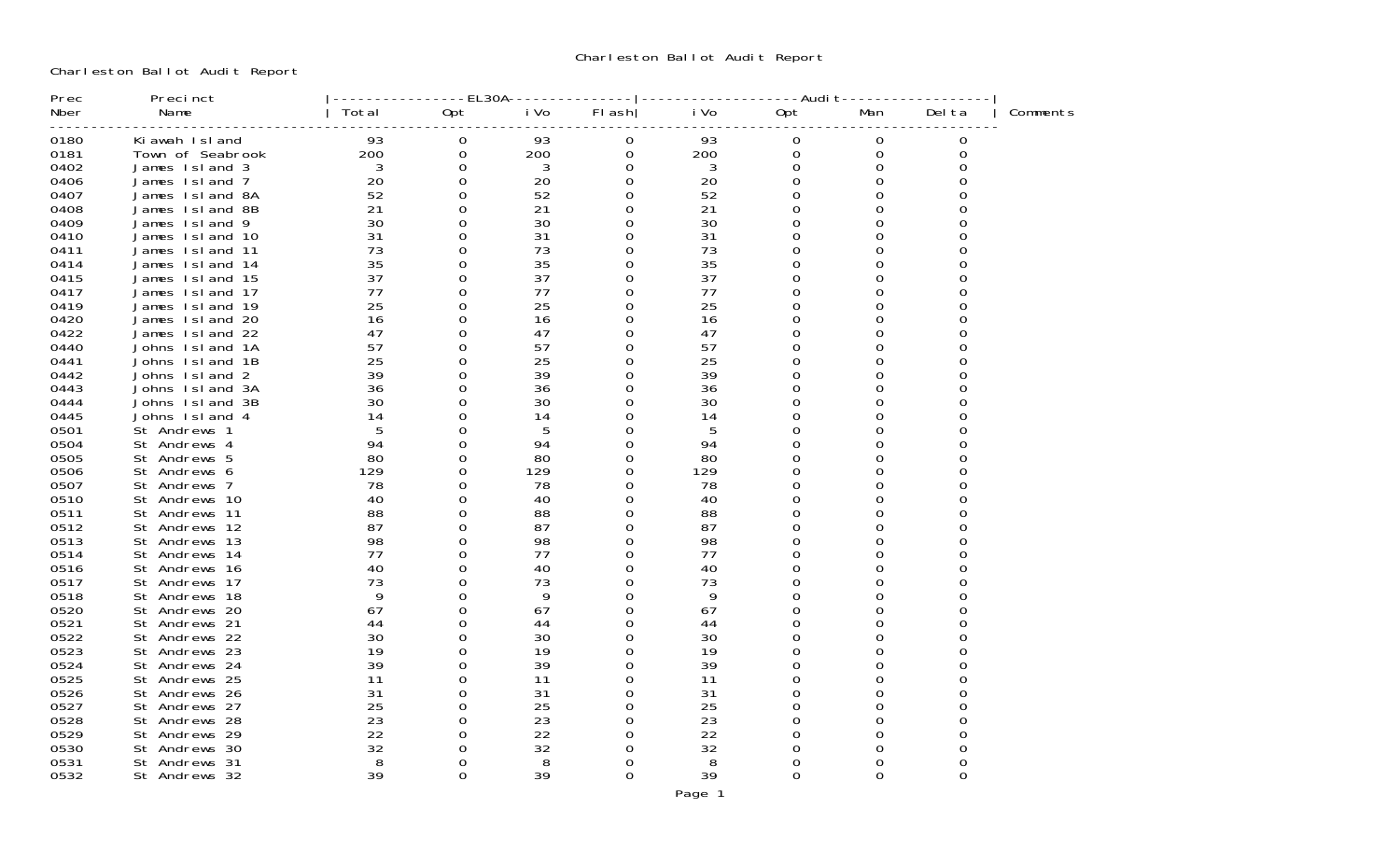|                  |                  |      |     |      |   | Charleston Ballot Audit Report |     |  |
|------------------|------------------|------|-----|------|---|--------------------------------|-----|--|
| 0533             | St Andrews 33    | 38   |     | 38   |   | 38                             |     |  |
| 0534             | St Andrews 34    | 115  |     | 115  |   | 115                            |     |  |
| 0535             | St Andrews 35    | 79   |     | 79   |   | 79                             |     |  |
| 0536             | St Andrews 36    | 44   |     | 44   |   | 44                             |     |  |
| 0537             | St Andrews 37    | 53   |     | 53   |   | 53                             |     |  |
| 0603             | N Charleston 3   | 74   |     |      |   | 74                             |     |  |
| 0620             | N Charleston 20  | 24   |     | 24   |   | 24                             |     |  |
| Precincts Total: |                  | 2676 |     | 2676 |   | 2676                           |     |  |
| 0750             | Absentee         | 193  | 152 | 41   |   | 41                             | 152 |  |
| 0800             | Emergency        |      |     |      |   |                                |     |  |
| 0850             | Fai I safe       |      |     |      |   |                                |     |  |
| 0900             | Provi si onal    |      |     |      |   |                                |     |  |
| Vi rtual         | Precincts Total: | 201  | 159 | 42   |   | 42                             | 159 |  |
| Grand Total:     |                  | 2877 | 159 | 2718 | 0 | 2718                           | 159 |  |

NOTE: Any manual entries shown on this report are supported by the Manual Entry log (EL68).

EL30A iVo to EL155 to EL152 Cross Check and Cancelled Ballots.

| EL30A Ivo Ballots        | EL155 Ballots   EL152 Ballots                                                                                          |      |                                                                                               |
|--------------------------|------------------------------------------------------------------------------------------------------------------------|------|-----------------------------------------------------------------------------------------------|
| 2718<br>Delta from EL30A | 2718<br>Delta from EL155                                                                                               | 2718 |                                                                                               |
|                          | Cast By Voter<br>Cast By Poll Wkr<br>Blank Cast by PW                                                                  | 2715 |                                                                                               |
|                          | Cancelled Ballots                                                                                                      | 34   |                                                                                               |
|                          | Wrong Ballot<br>Voter Left AB<br>Voter Left BB<br>Voter Request<br>Printer Problem<br>Terminal Problem<br>Other Reason | 14   | (AB = After ballot selected by poll worker.)<br>(BB = Before ballot selected by poll worker.) |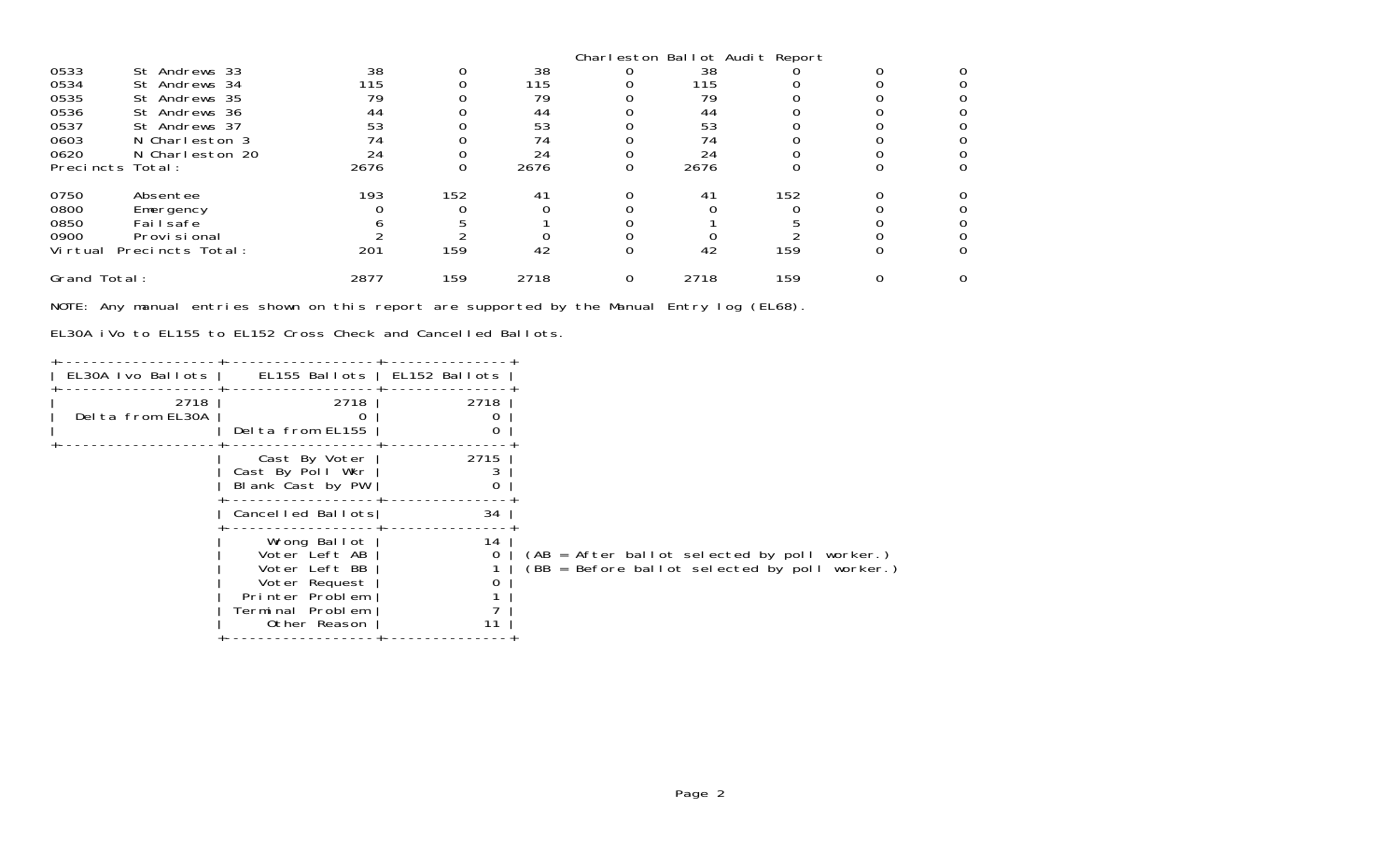Charleston Vote Audit

Charleston Vote Level Audit Report

| Precinct Number / Name                               |                                 |                      |                                    | -------------------EL30A---------------- -----Audit------- |                                    |                 |                                |                                   |
|------------------------------------------------------|---------------------------------|----------------------|------------------------------------|------------------------------------------------------------|------------------------------------|-----------------|--------------------------------|-----------------------------------|
| Office                                               | Candi date                      | Party                | Total Optical Costal Divo          |                                                            | FI ash                             | i Vo            |                                | Delta Comments                    |
|                                                      |                                 |                      |                                    |                                                            |                                    |                 |                                |                                   |
| 0180 Ki awah Island<br>State Senate District 41      | Wally Burbage                   | 26                   | 0                                  | 26                                                         | 0                                  |                 | 0                              |                                   |
| State Senate District 41                             | Wal ter Hundley                 | 55                   | $\mathbf 0$                        | 55                                                         | $\overline{0}$                     | $\frac{26}{55}$ | $\mathbf 0$                    |                                   |
| State Senate District 41                             | Sean Pike                       | 10                   | $\mathbf 0$                        | 10                                                         | $\mathbf 0$                        | 10              | $\boldsymbol{0}$               |                                   |
| State Senate District 41                             | John Steinberger                |                      | $\Omega$                           | $\overline{1}$                                             | $\Omega$                           | $\overline{1}$  | $\Omega$                       |                                   |
| 0181 Town of Seabrook                                |                                 |                      |                                    |                                                            |                                    |                 |                                |                                   |
| State Senate District 41                             | Wally Burbage                   | 44                   | 0                                  | 44                                                         | 0                                  | 44              | 0                              |                                   |
| State Senate District 41                             | Wal ter Hundley<br>Sean Pike    | 143<br>12            | $\mathsf{O}\xspace$<br>$\mathbf 0$ | 143<br>12                                                  | $\mathsf{O}\xspace$<br>$\mathbf 0$ | 143<br>12       | $\boldsymbol{0}$<br>$\mbox{O}$ |                                   |
| State Senate District 41<br>State Senate District 41 | John Steinberger                | $\mathbf{1}$         | $\Omega$                           | $\mathbf{1}$                                               | $\Omega$                           | $\overline{1}$  | $\mathbf 0$                    |                                   |
|                                                      |                                 |                      |                                    |                                                            |                                    |                 |                                |                                   |
| 0402 James Island 3<br>State Senate District 41      | Wally Burbage                   | $\overline{0}$       | 0                                  | 0                                                          |                                    |                 |                                | No Audit Data expected or found   |
| State Senate District 41                             | Wal ter Hundley                 | $\overline{2}$       | $\mathbf 0$                        | $\overline{c}$                                             | 0                                  | $\overline{2}$  |                                |                                   |
| State Senate District 41                             | Sean Pike                       | $\mathbf{1}$         | $\mathbf 0$                        | $\mathbf{1}$                                               | $\Omega$                           | $\mathbf{1}$    | $\frac{0}{0}$                  |                                   |
| State Senate District 41                             | John Steinberger                | $\Omega$             | $\Omega$                           | $\Omega$                                                   | $\Omega$                           |                 |                                | * No Audit Data expected or found |
| 0406 James Island 7                                  |                                 |                      |                                    |                                                            |                                    |                 |                                |                                   |
| State Senate District 41                             | Wally Burbage<br>Walter Hundley | 6                    | 0                                  | 6                                                          | $\Omega$                           | 6               | 0                              |                                   |
| State Senate District 41<br>State Senate District 41 | Sean Pike                       | 12<br>$\overline{2}$ | $\mathbf 0$<br>$\mathbf 0$         | 12<br>$\overline{2}$                                       | 0<br>$\Omega$                      | 12<br>2         | $\mathbf 0$<br>$\Omega$        |                                   |
| State Senate District 41                             | John Steinberger                | $\Omega$             | $\Omega$                           | $\Omega$                                                   | $\Omega$                           |                 |                                | * No Audit Data expected or found |
|                                                      |                                 |                      |                                    |                                                            |                                    |                 |                                |                                   |
| 0407 James Island 8A<br>State Senate District 41     | Wally Burbage                   | 17                   | 0                                  | 17                                                         | $\mathbf{0}$                       | 17              | 0                              |                                   |
| State Senate District 41                             | Wal ter Hundley                 | 30                   | 0                                  | 30                                                         | $\overline{0}$                     | 30              | $\mbox{O}$                     |                                   |
| State Senate District 41                             | Sean Pike                       | $\overline{4}$       | $\mathbf 0$                        | 4                                                          | $\Omega$                           | $\overline{4}$  | $\Omega$                       |                                   |
| State Senate District 41                             | John Steinberger                | $\Omega$             | $\Omega$                           | $\Omega$                                                   | $\Omega$                           |                 |                                | No Audit Data expected or found   |
| James Island 8B<br>0408                              |                                 |                      |                                    |                                                            |                                    |                 |                                |                                   |
| State Senate District 41                             | Wally Burbage                   |                      | 0                                  | 4                                                          | 0                                  | 4               | $\mathbf 0$                    |                                   |
| State Senate District 41<br>State Senate District 41 | Wal ter Hundley<br>Sean Pike    | 13<br>4              | $\mathbf 0$<br>$\mathbf 0$         | 13<br>4                                                    | $\mathbf 0$<br>0                   | 13<br>4         | 0<br>$\Omega$                  |                                   |
| State Senate District 41                             | John Steinberger                | $\Omega$             | $\Omega$                           | $\mathbf{O}$                                               | $\Omega$                           |                 |                                | * No Audit Data expected or found |
|                                                      |                                 |                      |                                    |                                                            |                                    |                 |                                |                                   |
| James Island 9<br>0409<br>State Senate District 41   | Wally Burbage                   | 9                    | 0                                  | 9                                                          | 0                                  |                 | 0                              |                                   |
| State Senate District 41                             | Wal ter Hundley                 | 15                   | $\mathbf 0$                        | 15                                                         | $\mathbf 0$                        | 15              | $\boldsymbol{0}$               |                                   |
| State Senate District 41                             | Sean Pike                       | 6                    | $\mathsf 0$                        | 6                                                          | 0                                  | 6               | $\mathbf 0$                    |                                   |
| State Senate District 41                             | John Steinberger                | $\Omega$             | $\Omega$                           | $\Omega$                                                   | $\Omega$                           |                 |                                | No Audit Data expected or found   |
| 0410 James Island 10                                 |                                 |                      |                                    |                                                            |                                    |                 |                                |                                   |
| State Senate District 41                             | Wally Burbage                   | 9                    | 0                                  | 9<br>20                                                    | 0                                  | -9              | 0                              |                                   |
| State Senate District 41<br>State Senate District 41 | Wal ter Hundley<br>Sean Pike    | 20<br>2              | 0<br>$\Omega$                      |                                                            | 0<br>$\Omega$                      | 20<br>2         | 0<br>0                         |                                   |
|                                                      |                                 |                      |                                    |                                                            |                                    |                 |                                |                                   |

Page 1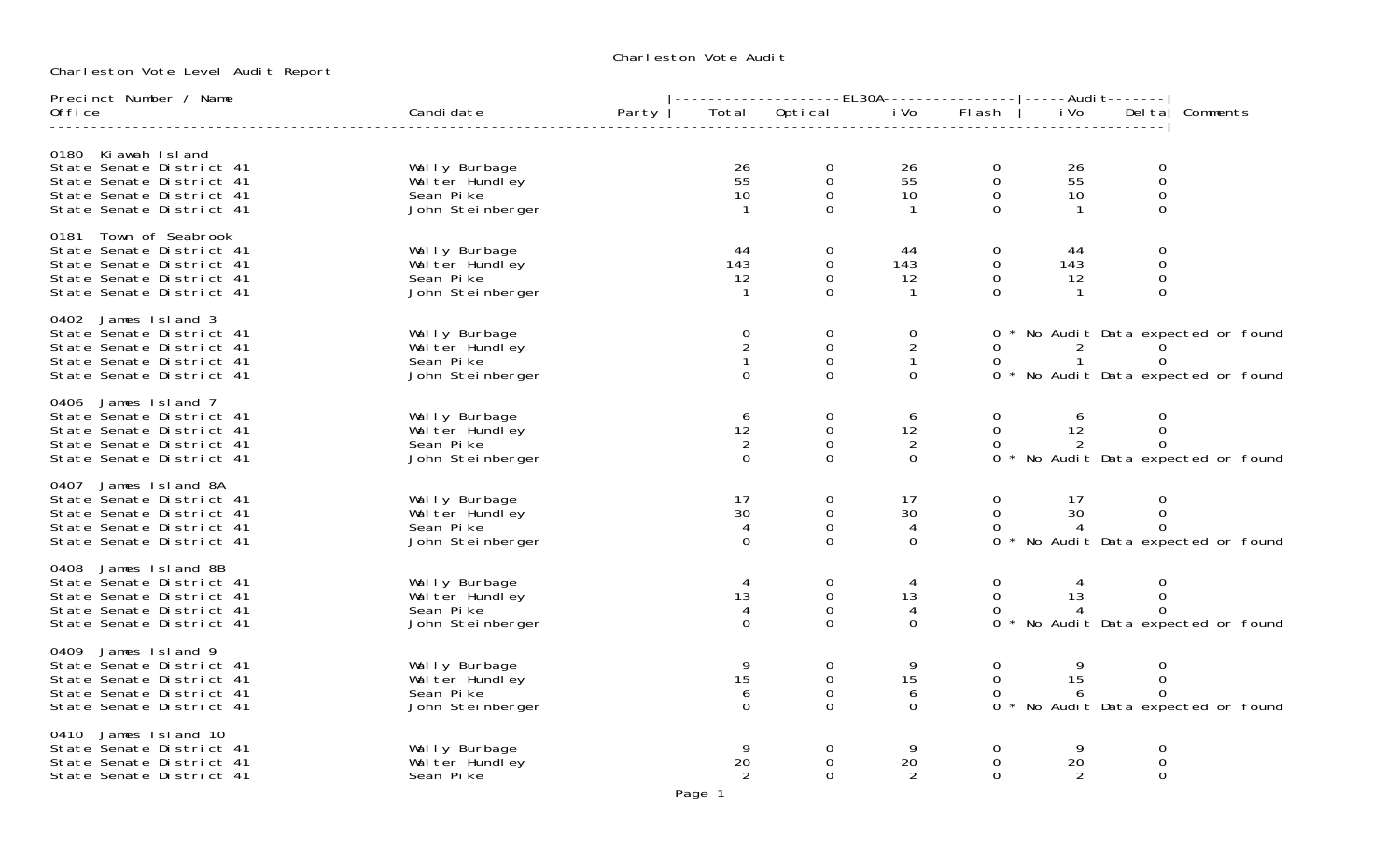|                                                                                                                                         |                                                                   | Charleston Vote Audit                                        |                                                     |                                            |                                                                                                          |
|-----------------------------------------------------------------------------------------------------------------------------------------|-------------------------------------------------------------------|--------------------------------------------------------------|-----------------------------------------------------|--------------------------------------------|----------------------------------------------------------------------------------------------------------|
| State Senate District 41                                                                                                                | John Steinberger                                                  | 0                                                            | $\mathbf 0$                                         | $\mathbf 0$                                | 0 * No Audit Data expected or found                                                                      |
| James Island 11<br>0411<br>State Senate District 41<br>State Senate District 41<br>State Senate District 41<br>State Senate District 41 | Wally Burbage<br>Wal ter Hundley<br>Sean Pike<br>John Steinberger | 32<br>40<br>$\mathbf{1}$<br>$\mathbf 0$                      | 0<br>0<br>$\mathbf 0$<br>0                          | 32<br>40<br>-1<br>$\mathbf 0$              | 32<br>40<br>0<br>0<br>$\Omega$<br>0<br>-1<br>No Audit Data expected or found<br>0                        |
| James Island 14<br>0414<br>State Senate District 41<br>State Senate District 41<br>State Senate District 41<br>State Senate District 41 | Wally Burbage<br>Wal ter Hundley<br>Sean Pike<br>John Steinberger | $\begin{array}{c} 13 \\ 20 \\ 2 \end{array}$<br>$\mathbf{0}$ | 0<br>0<br>$\mathbf 0$<br>$\Omega$                   | 13<br>20<br>$\overline{2}$<br>$\mathbf{O}$ | 13<br>20<br>0<br>0<br>$\Omega$<br>2<br>0<br>No Audit Data expected or found                              |
| James Island 15<br>0415<br>State Senate District 41<br>State Senate District 41<br>State Senate District 41<br>State Senate District 41 | Wally Burbage<br>Wal ter Hundley<br>Sean Pike<br>John Steinberger | 6<br>$3\overline{0}$<br>0                                    | 0<br>$\mathbf 0$<br>0<br>$\Omega$                   | 6<br>30<br>0                               | 0<br>0<br>6<br>30<br>0<br>0<br>No Audit Data expected or found<br>0                                      |
| James Island 17<br>0417<br>State Senate District 41<br>State Senate District 41<br>State Senate District 41<br>State Senate District 41 | Wally Burbage<br>Wal ter Hundley<br>Sean Pike<br>John Steinberger | $\begin{array}{c} 14 \\ 58 \\ 5 \end{array}$<br>$\mathbf 0$  | 0<br>$\mathbf 0$<br>$\mathsf{O}\xspace$<br>$\Omega$ | 14<br>58<br>$\overline{5}$<br>$\Omega$     | 0<br>14<br>0<br>$\Omega$<br>58<br>0<br>$\Omega$<br>5<br>0<br>No Audit Data expected or found<br>0        |
| James Island 19<br>0419<br>State Senate District 41<br>State Senate District 41<br>State Senate District 41<br>State Senate District 41 | Wally Burbage<br>Wal ter Hundley<br>Sean Pike<br>John Steinberger | $\frac{5}{16}$<br>$\overline{4}$<br>$\Omega$                 | 0<br>0<br>0<br>0                                    | 5<br>16<br>$\overline{4}$<br>$\Omega$      | 0<br>5<br>0<br>0<br>16<br>No Audit Data expected or found<br>0                                           |
| 0420 James Island 20<br>State Senate District 41<br>State Senate District 41<br>State Senate District 41<br>State Senate District 41    | Wally Burbage<br>Wal ter Hundley<br>Sean Pike<br>John Steinberger | $\begin{array}{c} 3 \\ 12 \\ 0 \end{array}$<br>$\Omega$      | 0<br>$\mathsf{O}\xspace$<br>0<br>$\Omega$           | 3<br>$12\,$<br>$\mathbf 0$<br>$\Omega$     | 0<br>3<br>0<br>12<br>$\mathbf 0$<br>* No Audit Data expected or found<br>No Audit Data expected or found |
| 0422 James Island 22<br>State Senate District 41<br>State Senate District 41<br>State Senate District 41<br>State Senate District 41    | Wally Burbage<br>Wal ter Hundley<br>Sean Pike<br>John Steinberger | 10<br>33<br>$\overline{4}$<br>0                              | 0<br>0<br>0<br>0                                    | 10<br>33<br>4<br>$\Omega$                  | 10<br>0<br>0<br>33<br>0<br>$\overline{A}$<br>0<br>No Audit Data expected or found                        |
| 0440 Johns Island 1A<br>State Senate District 41<br>State Senate District 41<br>State Senate District 41<br>State Senate District 41    | Wally Burbage<br>Wal ter Hundley<br>Sean Pike<br>John Steinberger | 14<br>38<br>4<br>$\Omega$                                    | 0<br>0<br>0<br>0                                    | 14<br>38<br>$\overline{4}$<br>0            | 14<br>38<br>0<br>0<br>0<br>$\Omega$<br>4<br>0<br>No Audit Data expected or found                         |
| 0441 Johns Island 1B<br>State Senate District 41                                                                                        | Wally Burbage                                                     | 4<br>Page 2                                                  | 0                                                   | 4                                          | 0<br>$\mathbf 0$<br>4                                                                                    |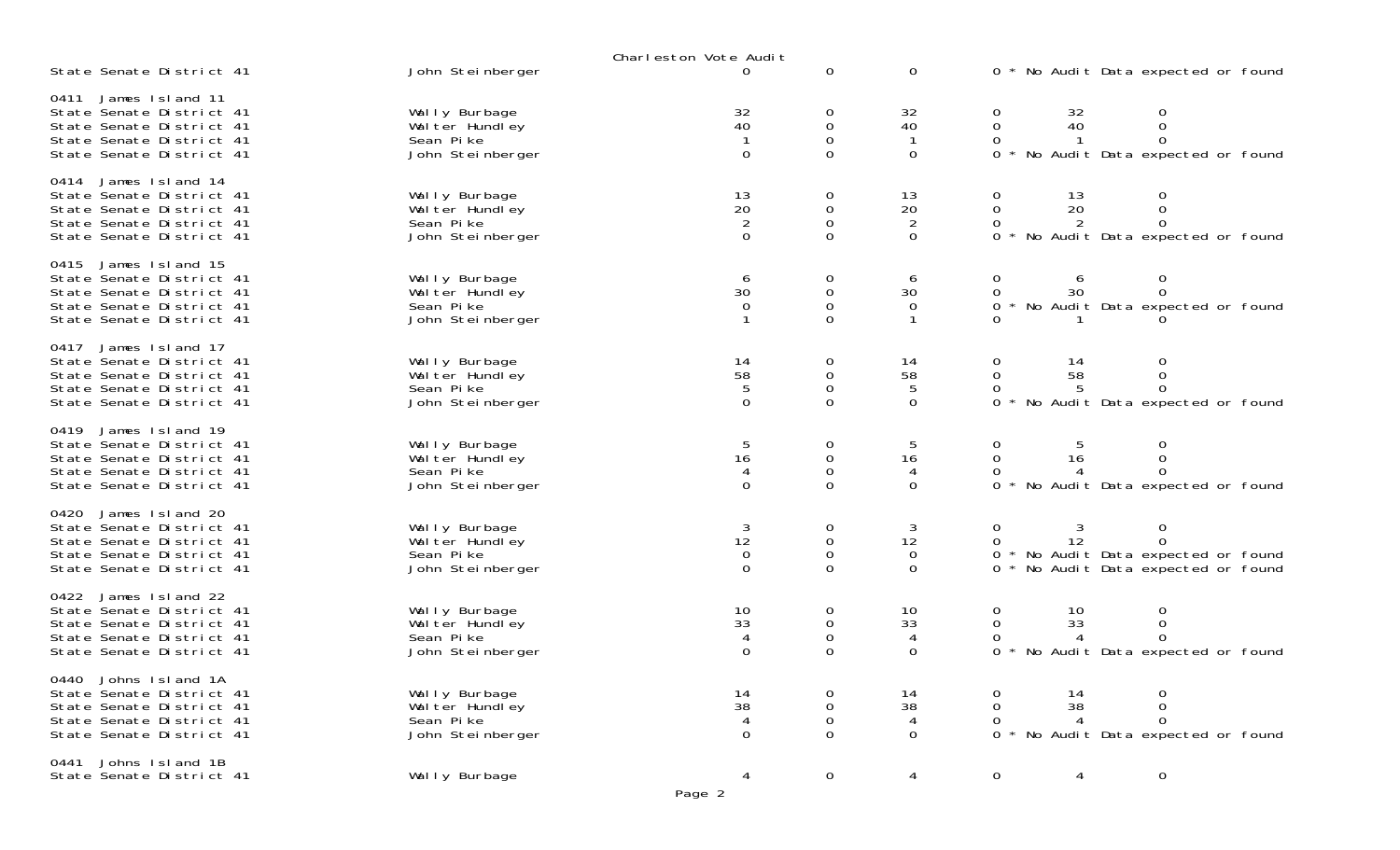|                                                                                                                                         |                                                                   | Charleston Vote Audit                                |                                                  |                                           |                                          |                                           |                                                                                                      |  |
|-----------------------------------------------------------------------------------------------------------------------------------------|-------------------------------------------------------------------|------------------------------------------------------|--------------------------------------------------|-------------------------------------------|------------------------------------------|-------------------------------------------|------------------------------------------------------------------------------------------------------|--|
| State Senate District 41<br>State Senate District 41<br>State Senate District 41                                                        | Wal ter Hundley<br>Sean Pike<br>John Steinberger                  | 20<br>0                                              | 0<br>0<br>0                                      | 20<br>-1<br>0                             | 0<br>$\Omega$<br>0                       | 20                                        | $\boldsymbol{0}$<br>$\mathbf{O}$<br>No Audit Data expected or found                                  |  |
| Johns Island 2<br>0442<br>State Senate District 41<br>State Senate District 41<br>State Senate District 41<br>State Senate District 41  | Wally Burbage<br>Wal ter Hundley<br>Sean Pike<br>John Steinberger | 8<br>26<br>4<br>$\mathbf 0$                          | 0<br>$\mathbf 0$<br>$\mathsf 0$<br>$\Omega$      | 8<br>26<br>4<br>0                         | 0<br>$\mathbf{O}$<br>0<br>0              | 8<br>26<br>4                              | $\mathbf 0$<br>$\mathbf 0$<br>$\mathbf 0$<br>No Audit Data expected or found                         |  |
| 0443<br>Johns Island 3A<br>State Senate District 41<br>State Senate District 41<br>State Senate District 41<br>State Senate District 41 | Wally Burbage<br>Wal ter Hundley<br>Sean Pike<br>John Steinberger | 9<br>21<br>$\mathbf 5$<br>$\mathbf 0$                | 0<br>$\mathbf 0$<br>$\mathbf 0$<br>0             | 9<br>21<br>5<br>$\mathbf 0$               | 0<br>0<br>0<br>0                         | 9<br>21<br>5                              | $\mathbf 0$<br>$\mathbf 0$<br>$\mathbf 0$<br>No Audit Data expected or found                         |  |
| 0444 Johns Island 3B<br>State Senate District 41<br>State Senate District 41<br>State Senate District 41<br>State Senate District 41    | Wally Burbage<br>Wal ter Hundley<br>Sean Pike<br>John Steinberger | -1<br>26<br>$\overline{2}$<br>$\mathbf{1}$           | 0<br>$\mathbf 0$<br>$\mathbf{O}$<br>$\mathbf{O}$ | -1<br>26<br>2<br>$\mathbf{1}$             | 0<br>0<br>$\Omega$<br>$\mathbf{O}$       | 26<br>2<br>$\mathbf{1}$                   | $\mathbf 0$<br>$\mathsf O$<br>$\mathbf 0$<br>$\mathbf 0$                                             |  |
| Johns Island 4<br>0445<br>State Senate District 41<br>State Senate District 41<br>State Senate District 41<br>State Senate District 41  | Wally Burbage<br>Wal ter Hundley<br>Sean Pike<br>John Steinberger | $\overline{0}$<br>11<br>$\mathbf{3}$<br>$\mathbf{O}$ | 0<br>0<br>$\mathbf 0$<br>$\Omega$                | $\mathbf 0$<br>11<br>3<br>$\Omega$        | 0<br>0<br>0<br>0                         | 11<br>3                                   | * No Audit Data expected or found<br>$\Omega$<br>No Audit Data expected or found                     |  |
| 0501 St Andrews 1<br>State Senate District 41<br>State Senate District 41<br>State Senate District 41<br>State Senate District 41       | Wally Burbage<br>Wal ter Hundley<br>Sean Pike<br>John Steinberger | 4<br>$\mathbf{1}$<br>$\mathbf 0$<br>$\mathbf 0$      | 0<br>$\mathsf 0$<br>$\mathbf 0$<br>0             | 4<br>$\mathbf{1}$<br>0<br>0               | 0<br>0<br>0                              | 4<br>$\mathbf{1}$                         | $\mathbf 0$<br>$\mathbf 0$<br>0 * No Audit Data expected or found<br>No Audit Data expected or found |  |
| 0504 St Andrews 4<br>State Senate District 41<br>State Senate District 41<br>State Senate District 41<br>State Senate District 41       | Wally Burbage<br>Wal ter Hundley<br>Sean Pike<br>John Steinberger | 15<br>74<br>4<br>$\Omega$                            | 0<br>$\mathbf 0$<br>$\mathbf 0$<br>$\Omega$      | 15<br>74<br>4<br>$\Omega$                 | 0<br>$\mathsf{O}$<br>0<br>0              | 15<br>74<br>4                             | $\mathbf 0$<br>$\mathsf O$<br>$\mathbf 0$<br>No Audit Data expected or found                         |  |
| St Andrews 5<br>0505<br>State Senate District 41<br>State Senate District 41<br>State Senate District 41<br>State Senate District 41    | Wally Burbage<br>Wal ter Hundley<br>Sean Pike<br>John Steinberger | 9<br>67<br>$\overline{2}$<br>$\mathbf{1}$            | 0<br>$\Omega$<br>$\mathbf 0$<br>$\Omega$         | 9<br>67<br>$\overline{2}$<br>$\mathbf{1}$ | 0<br>$\Omega$<br>$\mathbf 0$<br>$\Omega$ | 9<br>67<br>$\overline{2}$<br>$\mathbf{1}$ | $\mathbf 0$<br>$\mathbf 0$<br>$\mathsf O$<br>$\mathbf 0$                                             |  |
| 0506 St Andrews 6<br>State Senate District 41<br>State Senate District 41<br>State Senate District 41<br>State Senate District 41       | Wally Burbage<br>Wal ter Hundley<br>Sean Pike<br>John Steinberger | 58<br>64<br>4<br>$\mathbf{1}$                        | 0<br>0<br>$\Omega$<br>$\Omega$                   | 58<br>64<br>4<br>$\mathbf{1}$             | 0<br>$\mathbf 0$<br>$\Omega$<br>$\Omega$ | 58<br>64<br>4<br>$\mathbf{1}$             | $\mathbf 0$<br>$\mathbf 0$<br>$\mathbf 0$<br>$\mathbf 0$                                             |  |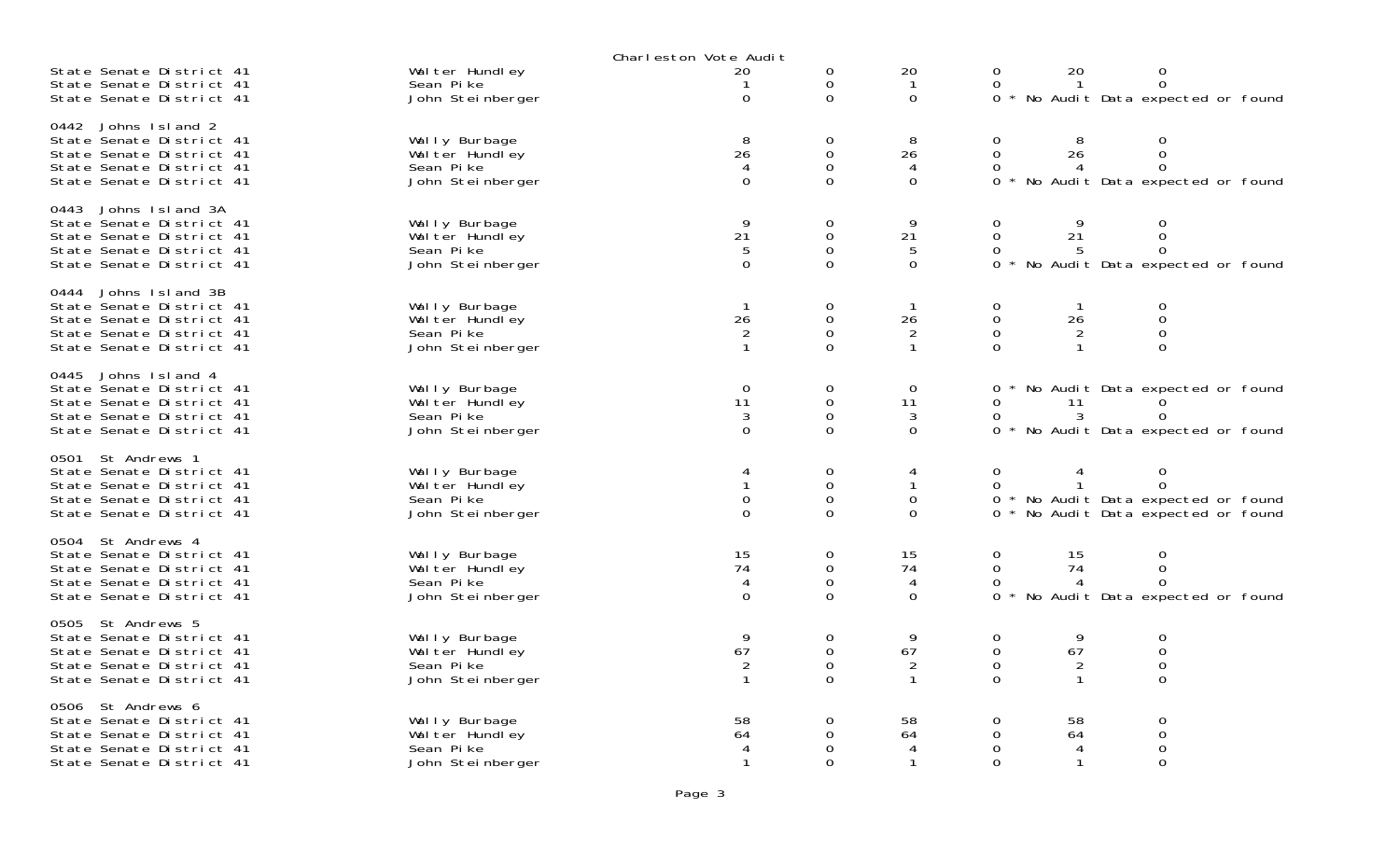Charleston Vote Audit

| 0507 St Andrews 7<br>State Senate District 41<br>State Senate District 41<br>State Senate District 41<br>State Senate District 41  | Wally Burbage<br>Wal ter Hundley<br>Sean Pike<br>John Steinberger | 34<br>40<br>3<br>$\mathbf 0$                                 | 0<br>0<br>0<br>$\mathbf 0$                     | 34<br>40<br>3<br>$\mathbf 0$               | 34<br>$\Omega$<br>40<br>0<br>3<br>$\Omega$                                                    | $\Omega$<br>$\Omega$<br>No Audit Data expected or found          |  |
|------------------------------------------------------------------------------------------------------------------------------------|-------------------------------------------------------------------|--------------------------------------------------------------|------------------------------------------------|--------------------------------------------|-----------------------------------------------------------------------------------------------|------------------------------------------------------------------|--|
| 0510 St Andrews 10<br>State Senate District 41<br>State Senate District 41<br>State Senate District 41<br>State Senate District 41 | Wally Burbage<br>Wal ter Hundley<br>Sean Pike<br>John Steinberger | 21<br>18<br>$\mathbf{1}$<br>$\mathbf 0$                      | $\mathbf 0$<br>$\mathbf 0$<br>0<br>0           | 21<br>18<br>$\mathbf{1}$<br>$\mathbf 0$    | 0<br>21<br>18<br>0<br>0<br>0                                                                  | 0<br>$\mathbf{O}$<br>$\Omega$<br>No Audit Data expected or found |  |
| 0511 St Andrews 11<br>State Senate District 41<br>State Senate District 41<br>State Senate District 41<br>State Senate District 41 | Wally Burbage<br>Wal ter Hundley<br>Sean Pike<br>John Steinberger | 39<br>45<br>4<br>$\mathbf 0$                                 | 0<br>0<br>$\mathbf 0$<br>0                     | 39<br>45<br>4<br>$\mathbf 0$               | 0<br>39<br>0<br>45<br>0<br>4<br>0                                                             | 0<br>$\mathsf{O}$<br>0<br>No Audit Data expected or found        |  |
| 0512 St Andrews 12<br>State Senate District 41<br>State Senate District 41<br>State Senate District 41<br>State Senate District 41 | Wally Burbage<br>Wal ter Hundley<br>Sean Pike<br>John Steinberger | $\begin{array}{c} 25 \\ 55 \end{array}$<br>6<br>$\mathbf{1}$ | 0<br>$\mathbf 0$<br>0<br>$\overline{0}$        | 25<br>$\overline{55}$<br>6<br>$\mathbf{1}$ | 0<br>$\begin{array}{c} 25 \\ 55 \end{array}$<br>0<br>0<br>6<br>$\overline{0}$<br>$\mathbf{1}$ | 0<br>$\mathbf{O}$<br>$\mathsf{O}$<br>$\overline{O}$              |  |
| 0513 St Andrews 13<br>State Senate District 41<br>State Senate District 41<br>State Senate District 41<br>State Senate District 41 | Wally Burbage<br>Wal ter Hundley<br>Sean Pike<br>John Steinberger | 33<br>59<br>6<br>$\Omega$                                    | 0<br>$\mathbf 0$<br>$\mathbf 0$<br>$\Omega$    | 33<br>59<br>6<br>$\Omega$                  | 33<br>0<br>0<br>59<br>0<br>6<br>$\Omega$                                                      | 0<br>$\mathbf{O}$<br>$\Omega$<br>No Audit Data expected or found |  |
| 0514 St Andrews 14<br>State Senate District 41<br>State Senate District 41<br>State Senate District 41<br>State Senate District 41 | Wally Burbage<br>Wal ter Hundley<br>Sean Pike<br>John Steinberger | 24<br>44<br>4<br>3                                           | 0<br>$\mathbf 0$<br>0<br>0                     | 24<br>44<br>4<br>3                         | 0<br>24<br>$\mathbf 0$<br>44<br>0<br>$\overline{4}$<br>$\Omega$<br>3                          | 0<br>$\mathbf{O}$<br>$\mathbf{O}$<br>0                           |  |
| 0516 St Andrews 16<br>State Senate District 41<br>State Senate District 41<br>State Senate District 41<br>State Senate District 41 | Wally Burbage<br>Wal ter Hundley<br>Sean Pike<br>John Steinberger | 8<br>29<br>$\overline{2}$<br>$\mathbf{1}$                    | 0<br>$\mathbf 0$<br>$\mathbf 0$<br>0           | 8<br>29<br>2<br>$\mathbf{1}$               | 0<br>8<br>29<br>0<br>$\mathbf 0$<br>2<br>0<br>$\mathbf{1}$                                    | 0<br>$\mathbf 0$<br>$\mathbf 0$<br>$\mathbf 0$                   |  |
| 0517 St Andrews 17<br>State Senate District 41<br>State Senate District 41<br>State Senate District 41<br>State Senate District 41 | Wally Burbage<br>Wal ter Hundley<br>Sean Pike<br>John Steinberger | 20<br>46<br>$\overline{7}$<br>$\mathbf 0$                    | $\mathbf 0$<br>$\mathbf 0$<br>$\mathbf 0$<br>0 | 20<br>46<br>$\overline{7}$<br>$\mathbf 0$  | 0<br>20<br>0<br>46<br>0<br>7<br>$\Omega$                                                      | 0<br>$\mathsf{O}$<br>$\Omega$<br>No Audit Data expected or found |  |
| 0518 St Andrews 18<br>State Senate District 41<br>State Senate District 41<br>State Senate District 41                             | Wally Burbage<br>Wal ter Hundley<br>Sean Pike                     | 5<br>4<br>$\mathbf 0$                                        | 0<br>$\boldsymbol{0}$<br>0                     | 5<br>4<br>$\mathbf 0$                      | 0<br>5<br>0                                                                                   | 0<br>$\Omega$<br>* No Audit Data expected or found               |  |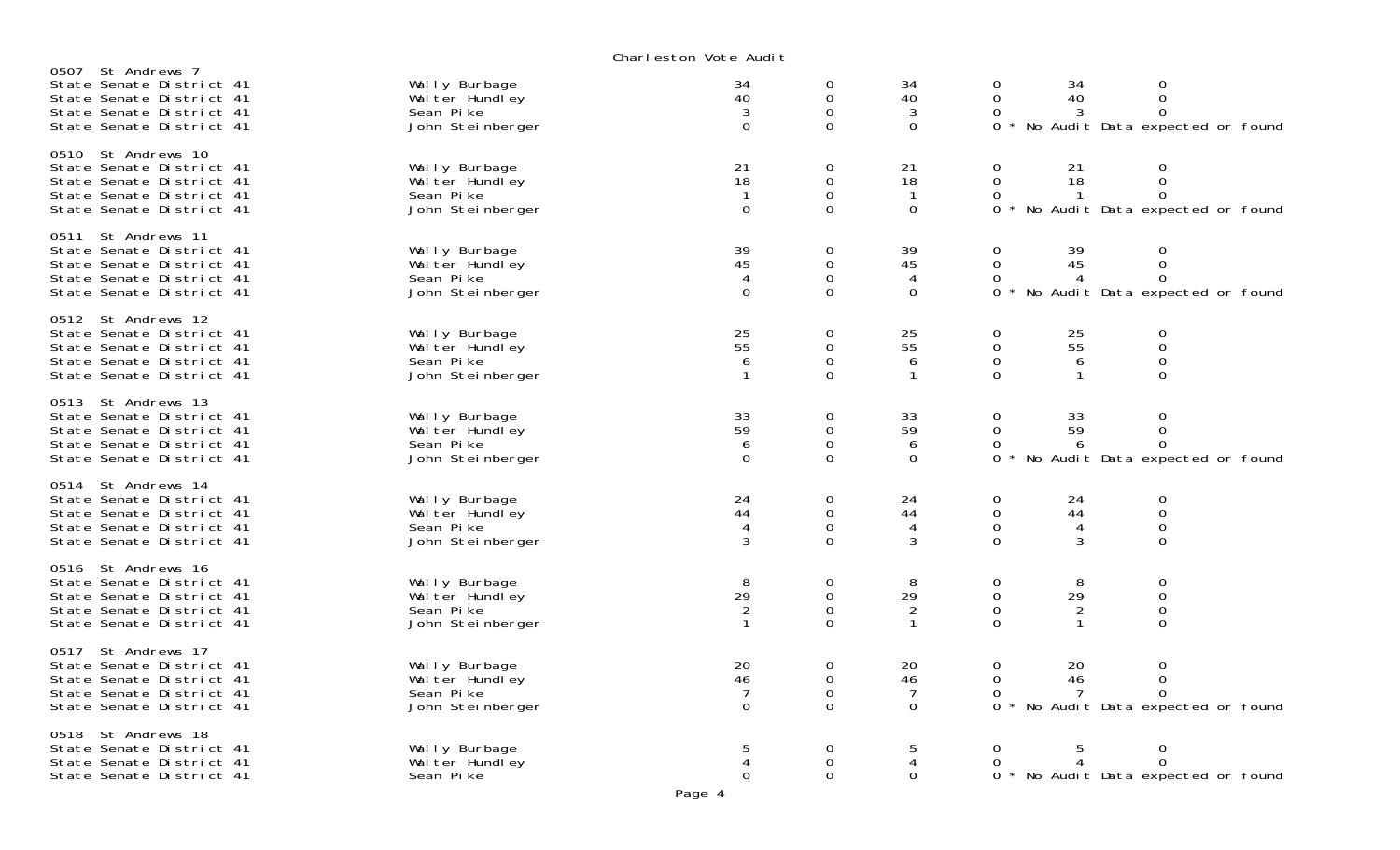|                                                                                                                                    |                                                                   | Charleston Vote Audit                                                 |                                                             |                                                                          |                                                                                                         |
|------------------------------------------------------------------------------------------------------------------------------------|-------------------------------------------------------------------|-----------------------------------------------------------------------|-------------------------------------------------------------|--------------------------------------------------------------------------|---------------------------------------------------------------------------------------------------------|
| State Senate District 41                                                                                                           | John Steinberger                                                  | $\Omega$                                                              | 0                                                           | $\mathbf 0$                                                              | 0 * No Audit Data expected or found                                                                     |
| 0520 St Andrews 20<br>State Senate District 41<br>State Senate District 41<br>State Senate District 41<br>State Senate District 41 | Wally Burbage<br>Wal ter Hundley<br>Sean Pike<br>John Steinberger | $\begin{array}{c} 24 \\ 38 \\ 5 \end{array}$<br>$\mathbf 0$           | 0<br>$_{\rm 0}^{\rm 0}$<br>$\Omega$                         | 24<br>$\begin{array}{c} 38 \\ 5 \end{array}$<br>$\mathbf 0$              | 24<br>38<br>0<br>0<br>$\Omega$<br>5<br>0<br>0<br>No Audit Data expected or found                        |
| 0521 St Andrews 21<br>State Senate District 41<br>State Senate District 41<br>State Senate District 41<br>State Senate District 41 | Wally Burbage<br>Wal ter Hundley<br>Sean Pike<br>John Steinberger | 15<br>28<br>$\mathbf{1}$<br>$\mathbf 0$                               | 0<br>0<br>$\mathbf 0$<br>$\Omega$                           | 15<br>28<br>$\mathbf{1}$<br>$\mathbf 0$                                  | 0<br>15<br>28<br>0<br>0<br>$\Omega$<br>$\mathbf{1}$<br>0<br>$\Omega$<br>No Audit Data expected or found |
| 0522 St Andrews 22<br>State Senate District 41<br>State Senate District 41<br>State Senate District 41<br>State Senate District 41 | Wally Burbage<br>Wal ter Hundley<br>Sean Pike<br>John Steinberger | $\begin{array}{c} 13 \\ 15 \end{array}$<br>$\sqrt{2}$<br>$\mathbf{0}$ | 0<br>$\boldsymbol{0}$<br>$\mathsf{O}\xspace$<br>$\mathbf 0$ | $\begin{array}{c} 13 \\ 15 \end{array}$<br>$\overline{c}$<br>$\mathbf 0$ | 13<br>15<br>0<br>0<br>$\Omega$<br>2<br>0<br>0<br>No Audit Data expected or found                        |
| 0523 St Andrews 23<br>State Senate District 41<br>State Senate District 41<br>State Senate District 41<br>State Senate District 41 | Wally Burbage<br>Wal ter Hundley<br>Sean Pike<br>John Steinberger | $\begin{array}{c} 5 \\ 6 \end{array}$<br>$\Omega$                     | 0<br>$\boldsymbol{0}$<br>$\mathsf{O}\xspace$<br>$\Omega$    | $\frac{5}{6}$<br>$\Omega$                                                | 0<br>0<br>$\Omega$<br>No Audit Data expected or found<br>0                                              |
| 0524 St Andrews 24<br>State Senate District 41<br>State Senate District 41<br>State Senate District 41<br>State Senate District 41 | Wally Burbage<br>Wal ter Hundley<br>Sean Pike<br>John Steinberger | $\begin{array}{c} 23 \\ 12 \end{array}$<br>$\overline{4}$<br>$\Omega$ | 0<br>$\mathsf{O}\xspace$<br>$\mathsf{O}\xspace$<br>$\Omega$ | 23<br>12<br>4<br>$\Omega$                                                | 23<br>12<br>0<br>0<br>$\Omega$<br>4<br>No Audit Data expected or found<br>0                             |
| 0525 St Andrews 25<br>State Senate District 41<br>State Senate District 41<br>State Senate District 41<br>State Senate District 41 | Wally Burbage<br>Wal ter Hundley<br>Sean Pike<br>John Steinberger | $^6_0$                                                                | 0<br>$\boldsymbol{0}$<br>$\mathsf{O}\xspace$<br>$\Omega$    | 4<br>6<br>$\mathsf{O}\xspace$                                            | 0<br>0<br>$\Omega$<br>6<br>0 * No Audit Data expected or found                                          |
| 0526 St Andrews 26<br>State Senate District 41<br>State Senate District 41<br>State Senate District 41<br>State Senate District 41 | Wally Burbage<br>Wal ter Hundley<br>Sean Pike<br>John Steinberger | 12<br>17<br>$\overline{2}$<br>$\mathbf 0$                             | 0<br>$\mathbf 0$<br>$\mathbf 0$<br>$\Omega$                 | 12<br>17<br>$\overline{2}$<br>0                                          | 12<br>0<br>0<br>17<br>0<br>2<br>No Audit Data expected or found<br>0                                    |
| 0527 St Andrews 27<br>State Senate District 41<br>State Senate District 41<br>State Senate District 41<br>State Senate District 41 | Wally Burbage<br>Wal ter Hundley<br>Sean Pike<br>John Steinberger | 14<br>3<br>$\Omega$                                                   | 0<br>0<br>0<br>0                                            | 8<br>14<br>$\mathfrak{Z}$<br>$\mathbf 0$                                 | 8<br>14<br>0<br>3<br>$\Omega$<br>0<br>No Audit Data expected or found                                   |
| 0528 St Andrews 28<br>State Senate District 41                                                                                     | Wally Burbage                                                     | 10<br>Page 5                                                          | $\mathbf 0$                                                 | 10 <sup>°</sup>                                                          | $\mathbf 0$<br>10<br>$\mathsf{O}\xspace$                                                                |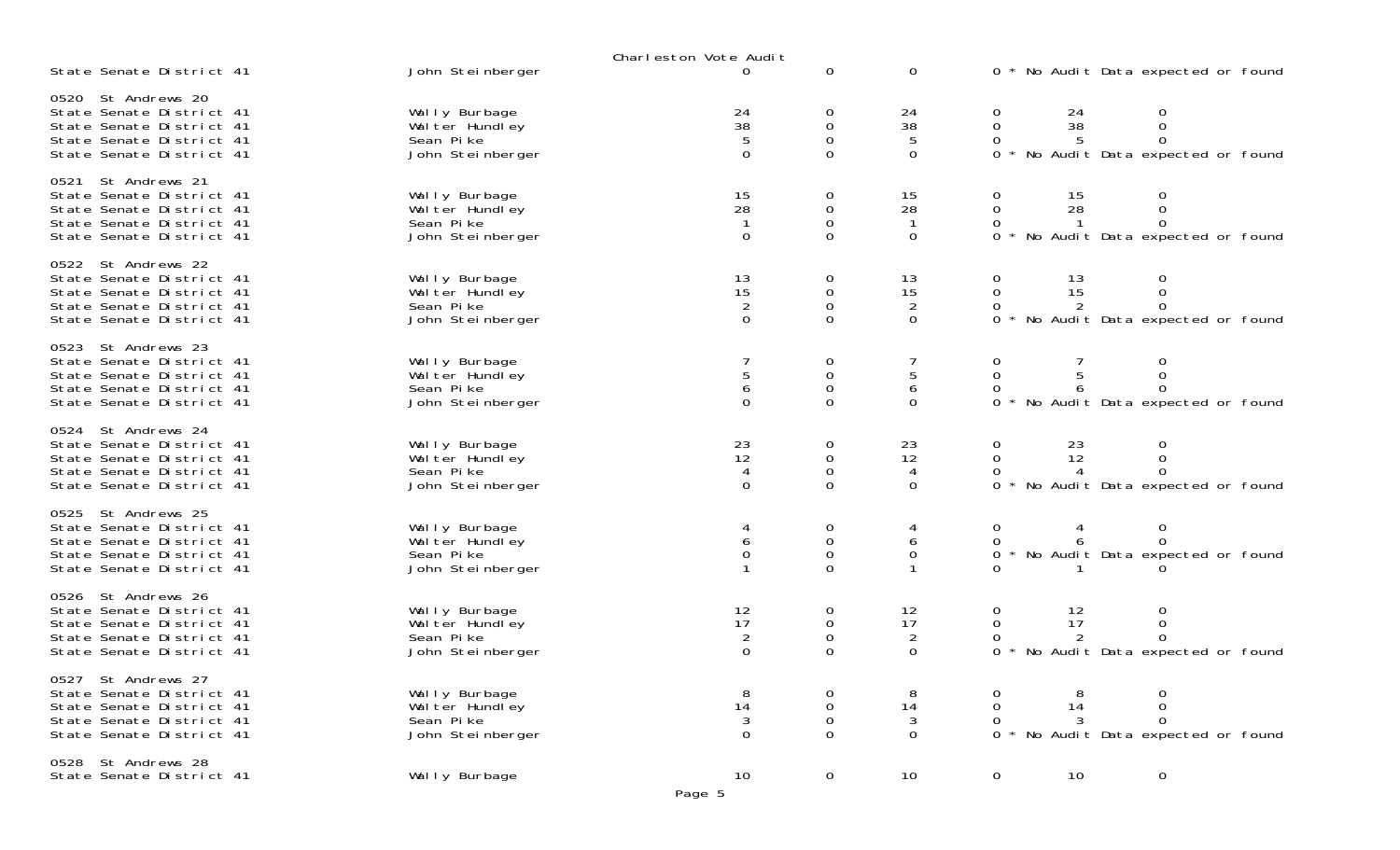|                                                                                                                                       |                                                                   | Charleston Vote Audit                      |                                      |                                                    |                                    |                                 |                                                                                       |
|---------------------------------------------------------------------------------------------------------------------------------------|-------------------------------------------------------------------|--------------------------------------------|--------------------------------------|----------------------------------------------------|------------------------------------|---------------------------------|---------------------------------------------------------------------------------------|
| State Senate District 41<br>State Senate District 41<br>State Senate District 41                                                      | Wal ter Hundley<br>Sean Pike<br>John Steinberger                  | 6<br>6<br>1                                | 0<br>0<br>0                          | 6<br>6<br>$\mathbf{1}$                             | 0<br>$\mathbf 0$<br>$\Omega$       | 6<br>6<br>-1                    | 0<br>$\mathsf{O}\xspace$<br>0                                                         |
| St Andrews 29<br>0529<br>State Senate District 41<br>State Senate District 41<br>State Senate District 41<br>State Senate District 41 | Wally Burbage<br>Wal ter Hundley<br>Sean Pike<br>John Steinberger | 14<br>8<br>$\mathbf 0$<br>0                | 0<br>0<br>0<br>0                     | 14<br>8<br>$\mathbf 0$<br>$\mathbf 0$              | 0<br>0<br>0<br>0                   | 14<br>8                         | 0<br>0<br>* No Audit Data expected or found<br>No Audit Data expected or found        |
| 0530 St Andrews 30<br>State Senate District 41<br>State Senate District 41<br>State Senate District 41<br>State Senate District 41    | Wally Burbage<br>Wal ter Hundley<br>Sean Pike<br>John Steinberger | 13<br>16<br>3<br>$\overline{O}$            | 0<br>0<br>0<br>0                     | 13<br>16<br>$\mathbf{3}$<br>0                      | 0<br>$\Omega$<br>0<br>$\Omega$     | 13<br>16<br>3                   | 0<br>0<br>0<br>No Audit Data expected or found                                        |
| 0531 St Andrews 31<br>State Senate District 41<br>State Senate District 41<br>State Senate District 41<br>State Senate District 41    | Wally Burbage<br>Wal ter Hundley<br>Sean Pike<br>John Steinberger | 6<br>$\overline{c}$<br>0<br>$\Omega$       | 0<br>0<br>0<br>0                     | 6<br>$\overline{2}$<br>$\mathbf 0$<br>$\mathbf{O}$ | 0<br>0<br>0<br>0                   | 6                               | 0<br>0<br>* No Audit Data expected or found<br>No Audit Data expected or found        |
| 0532<br>St Andrews 32<br>State Senate District 41<br>State Senate District 41<br>State Senate District 41<br>State Senate District 41 | Wally Burbage<br>Wal ter Hundley<br>Sean Pike<br>John Steinberger | 21<br>14<br>3<br>$\mathbf{0}$              | 0<br>$\overline{0}$<br>0<br>$\Omega$ | 21<br>14<br>3<br>$\Omega$                          | 0<br>$\mathbf{O}$<br>0<br>$\Omega$ | 21<br>14<br>3                   | 0<br>0<br>0<br>No Audit Data expected or found                                        |
| 0533 St Andrews 33<br>State Senate District 41<br>State Senate District 41<br>State Senate District 41<br>State Senate District 41    | Wally Burbage<br>Wal ter Hundley<br>Sean Pike<br>John Steinberger | 27<br>11<br>0<br>$\mathbf 0$               | 0<br>0<br>0<br>0                     | 27<br>11<br>$\overline{0}$<br>0                    | 0<br>0<br>0<br>0                   | 27<br>11                        | 0<br>$\Omega$<br>* No Audit Data expected or found<br>No Audit Data expected or found |
| 0534 St Andrews 34<br>State Senate District 41<br>State Senate District 41<br>State Senate District 41<br>State Senate District 41    | Wally Burbage<br>Wal ter Hundley<br>Sean Pike<br>John Steinberger | 84<br>24<br>5<br>$\mathbf{1}$              | 0<br>0<br>0<br>$\Omega$              | 84<br>24<br>5<br>$\mathbf{1}$                      | 0<br>$\mathbf 0$<br>0<br>$\Omega$  | 84<br>24<br>5<br>$\mathbf{1}$   | 0<br>$\overline{0}$<br>0<br>0                                                         |
| St Andrews 35<br>0535<br>State Senate District 41<br>State Senate District 41<br>State Senate District 41<br>State Senate District 41 | Wally Burbage<br>Wal ter Hundley<br>Sean Pike<br>John Steinberger | 39<br>32<br>8<br>$\mathbf 0$               | 0<br>0<br>0<br>0                     | 39<br>32<br>8<br>$\mathbf 0$                       | $\mathbf 0$<br>0<br>0<br>0         | 39<br>32<br>8                   | 0<br>0<br>$\Omega$<br>No Audit Data expected or found                                 |
| 0536 St Andrews 36<br>State Senate District 41<br>State Senate District 41<br>State Senate District 41<br>State Senate District 41    | Wally Burbage<br>Wal ter Hundley<br>Sean Pike<br>John Steinberger | 25<br>15<br>$\overline{2}$<br>$\mathbf{1}$ | 0<br>0<br>0<br>$\Omega$              | 25<br>15<br>$\overline{2}$<br>$\mathbf{1}$         | 0<br>$\mathbf 0$<br>0<br>$\Omega$  | 25<br>15<br>$\overline{2}$<br>1 | 0<br>0<br>0<br>0                                                                      |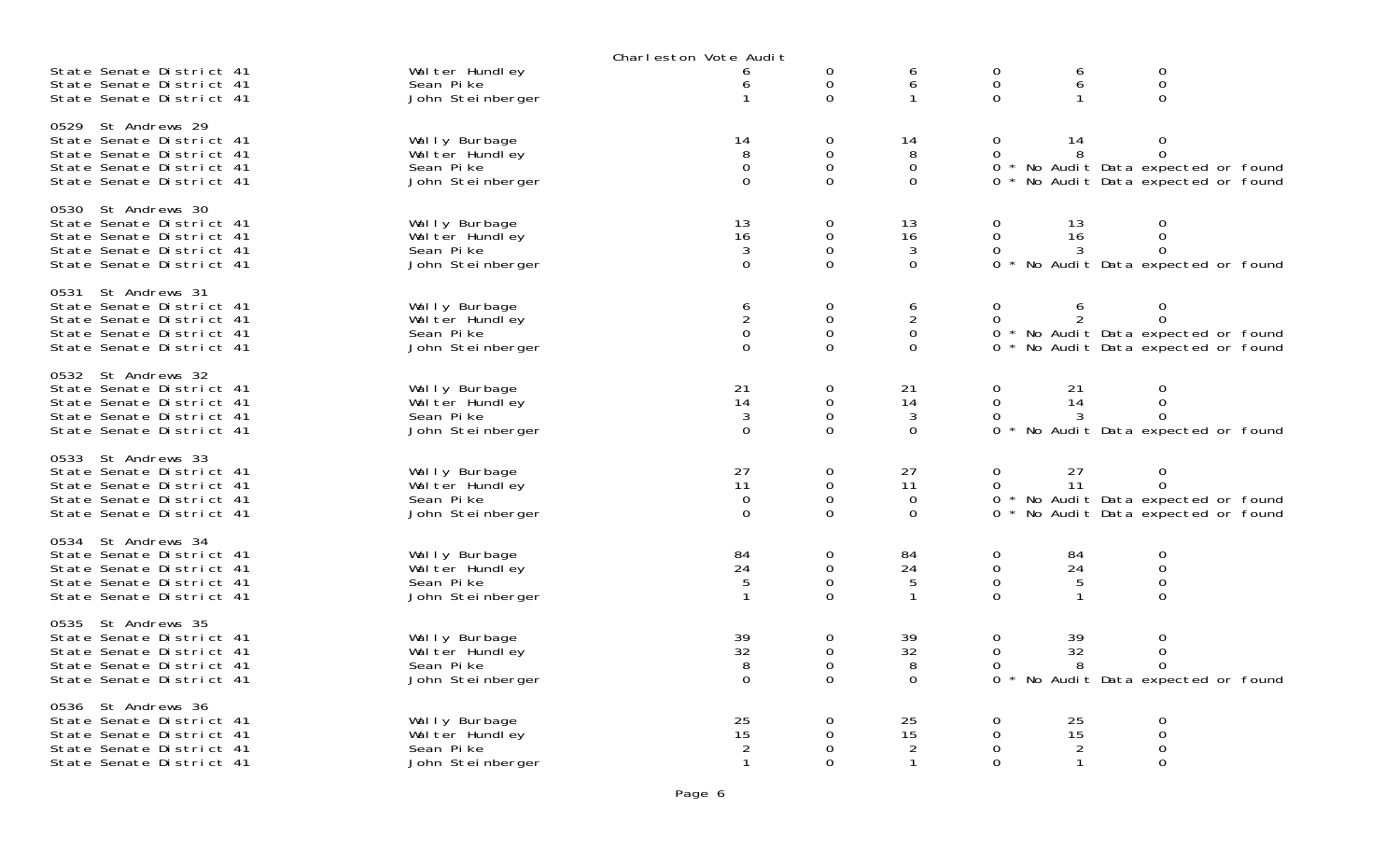Charleston Vote Audit

| St Andrews 37<br>0537<br>State Senate District 41<br>State Senate District 41<br>State Senate District 41<br>State Senate District 41 | Wally Burbage<br>Wal ter Hundley<br>Sean Pike<br>John Steinberger | 22<br>26<br>5<br>$\overline{0}$                                 | 0<br>$\mathbf 0$<br>$\mathbf 0$<br>$\Omega$           | 22<br>26<br>5<br>$\Omega$                    | $\mathsf{O}\xspace$<br>22<br>0<br>$\boldsymbol{0}$<br>$\mathbf 0$<br>26<br>$\mathbf 0$<br>$\Omega$<br>5<br>No Audit Data expected or found<br>$0 *$      |
|---------------------------------------------------------------------------------------------------------------------------------------|-------------------------------------------------------------------|-----------------------------------------------------------------|-------------------------------------------------------|----------------------------------------------|----------------------------------------------------------------------------------------------------------------------------------------------------------|
| 0603 N Charleston 3<br>State Senate District 41<br>State Senate District 41<br>State Senate District 41<br>State Senate District 41   | Wally Burbage<br>Wal ter Hundley<br>Sean Pike<br>John Steinberger | 14<br>50<br>9<br>$\Omega$                                       | 0<br>$\mathbf 0$<br>$\overline{0}$<br>$\Omega$        | 14<br>50<br>9<br>$\Omega$                    | 0<br>14<br>$\boldsymbol{0}$<br>$\mathbf 0$<br>$\overline{0}$<br>50<br>$\mathbf 0$<br>$\Omega$<br>9<br>No Audit Data expected or found<br>$0 *$           |
| 0620 N Charleston 20<br>State Senate District 41<br>State Senate District 41<br>State Senate District 41<br>State Senate District 41  | Wally Burbage<br>Wal ter Hundley<br>Sean Pike<br>John Steinberger | $\overline{2}$<br>$2\overline{2}$<br>$\overline{0}$<br>$\Omega$ | 0<br>$\mathbf 0$<br>$\mathbf 0$<br>$\Omega$           | 2<br>22<br>$\Omega$<br>$\Omega$              | $\mathbf 0$<br>0<br>$\overline{O}$<br>22<br>$\Omega$<br>0 * No Audit Data expected or found<br>No Audit Data expected or found<br>$0 *$                  |
| 0750 Absentee<br>State Senate District 41<br>State Senate District 41<br>State Senate District 41<br>State Senate District 41         | Wally Burbage<br>Wal ter Hundley<br>Sean Pike<br>John Steinberger | 66<br>96<br>$\overline{7}$<br>22                                | 51<br>76<br>4<br>20                                   | 15<br>20<br>3<br>$\overline{2}$              | $\mathbf 0$<br>15<br>$\mathbf 0$<br>$_{\rm 0}^{\rm 0}$<br>$\mathbf 0$<br>20<br>$\Omega$<br>3<br>$\overline{0}$<br>2<br>$\Omega$                          |
| 0800 Emergency<br>State Senate District 41<br>State Senate District 41<br>State Senate District 41<br>State Senate District 41        | Wally Burbage<br>Wal ter Hundley<br>Sean Pike<br>John Steinberger | $\Omega$<br>$\mathbf 0$<br>$\mathbf 0$<br>$\Omega$              | $\Omega$<br>$\overline{0}$<br>$\mathbf 0$<br>$\Omega$ | $\Omega$<br>$\Omega$<br>$\Omega$<br>$\Omega$ | 0 * No Audit Data expected or found<br>0 * No Audit Data expected or found<br>0 * No Audit Data expected or found<br>0 * No Audit Data expected or found |
| 0850 Failsafe<br>State Senate District 41                                                                                             | Wally Burbage                                                     | $\mathbf{1}$                                                    | $\mathbf 1$                                           | $\mathsf{O}$                                 | 0 * All votes cast for this candidate<br>* in this precicnt are optical.<br>* No Audit Data for optical.                                                 |
| State Senate District 41<br>State Senate District 41                                                                                  | Wal ter Hundley<br>Sean Pike                                      | $\frac{2}{3}$                                                   | 3                                                     | $\mathbf 1$<br>$\overline{0}$                | $\Omega$<br>0<br>0 * All votes cast for this candidate<br>* in this precient are optical.<br>* No Audit Data for optical.                                |
| State Senate District 41                                                                                                              | John Steinberger                                                  | $\mathbf 0$                                                     | $\mathbf 0$                                           | 0                                            | 0 * No Audit Data expected or found                                                                                                                      |
| 0900 Provi si onal<br>State Senate District 41<br>State Senate District 41                                                            | Wally Burbage<br>Wal ter Hundley                                  | 0<br>$\overline{2}$                                             | $\mathbf 0$<br>2                                      | $\mathbf 0$<br>$\Omega$                      | 0 * No Audit Data expected or found<br>0 * All votes cast for this candidate<br>* in this precient are optical.<br>* No Audit Data for optical.          |
| State Senate District 41<br>State Senate District 41<br>There was no unmatched audit data                                             | Sean Pike<br>John Steinberger                                     | 0<br>$\Omega$                                                   | 0<br>$\Omega$                                         | 0<br>$\Omega$                                | 0 * No Audit Data expected or found<br>0 * No Audit Data expected or found                                                                               |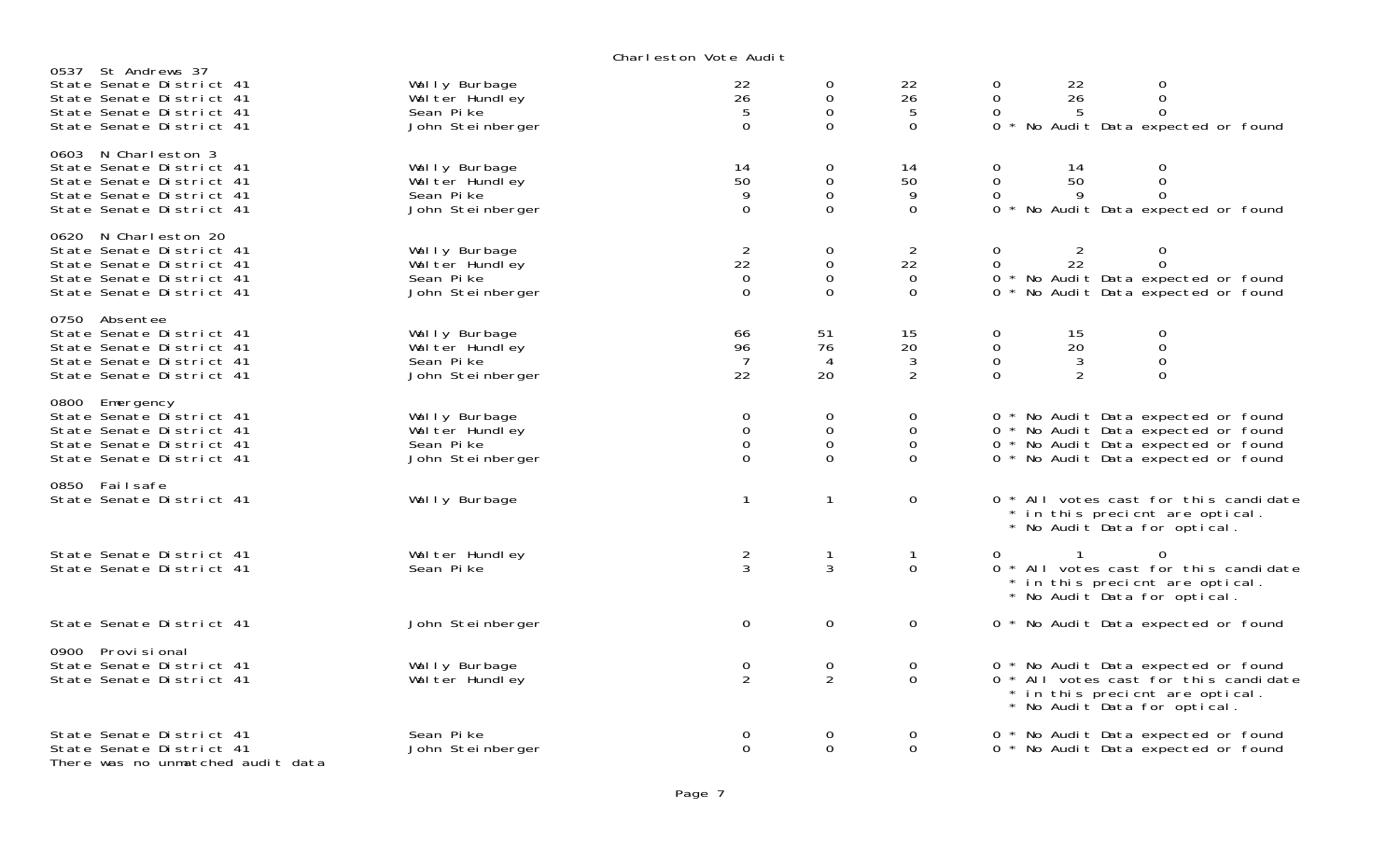## Charleston EL30A45A Compare

## Charleston EL30A45A Comparison Report

|                                                                                                              |                                                                    |       |                          |         |                    |        |                          |           | <b>FI454-</b>     |        |        |
|--------------------------------------------------------------------------------------------------------------|--------------------------------------------------------------------|-------|--------------------------|---------|--------------------|--------|--------------------------|-----------|-------------------|--------|--------|
| Office                                                                                                       | ≿andi date                                                         | Party | Tot                      | Opt     | ' Vo               | -l ash | Tot                      | Opt       | i Vo              | FI ash | Del ta |
| State Senate District 41<br>State Senate District 41<br>State Senate District 41<br>State Senate District 41 | Burbage<br>wal<br>Wal ter Hundley<br>Sean Pike<br>John Steinberger |       | 979<br>1648<br>193<br>っっ | 70<br>ົ | 927<br>1569<br>186 |        | 979<br>1648<br>193<br>つつ | につ<br>70. | 92<br>1569<br>186 |        |        |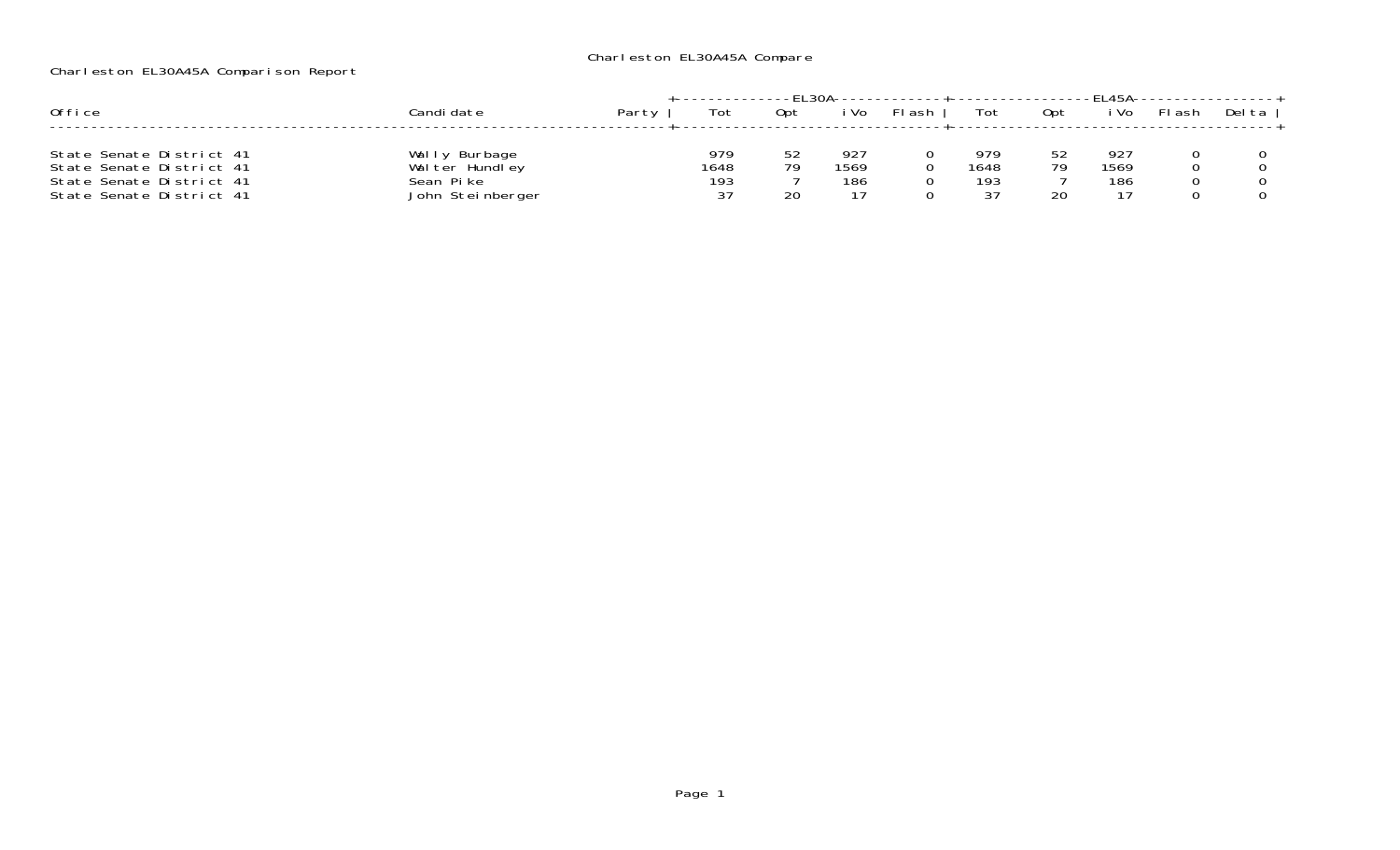PEBUsed

Charleston PEB Use Report

| Precinct                                                                                                                                                                                                                                                                                                                                                                                                                                                                                                                                                                                                                                                                                                                                                                                                                  | PEBs Used                                                                                                                                                                                                                                                                                                                                                                                                                                                      |                            |                            | Comments |  |                                                                                                                                           |  |
|---------------------------------------------------------------------------------------------------------------------------------------------------------------------------------------------------------------------------------------------------------------------------------------------------------------------------------------------------------------------------------------------------------------------------------------------------------------------------------------------------------------------------------------------------------------------------------------------------------------------------------------------------------------------------------------------------------------------------------------------------------------------------------------------------------------------------|----------------------------------------------------------------------------------------------------------------------------------------------------------------------------------------------------------------------------------------------------------------------------------------------------------------------------------------------------------------------------------------------------------------------------------------------------------------|----------------------------|----------------------------|----------|--|-------------------------------------------------------------------------------------------------------------------------------------------|--|
| Ki awah Island<br>Town of Seabrook<br>James Island 3<br>James Island 7<br>James Island 8A<br>James Island 8B<br>James Island 9<br>James Island 10<br>James Island 11<br>James Island 14<br>James Island 15<br>James Island 17<br>James Island 19<br>James Island 20<br>James Island 22<br>Johns Island 1A<br>Johns Island 1B<br>Johns Island 2<br>Johns Island 3A<br>Johns Island 3B<br>Johns Island 4<br>St Andrews 1<br>St Andrews 4<br>St Andrews 5<br>St Andrews 6<br>St Andrews 7<br>St Andrews 10<br>St Andrews 11<br>St Andrews 12<br>St Andrews 13<br>St Andrews 14<br>St Andrews 16<br>St Andrews 17<br>St Andrews 18<br>St Andrews 20<br>St Andrews 21<br>St Andrews 22<br>St Andrews 23<br>St Andrews 24<br>St Andrews 25<br>St Andrews 26<br>St Andrews 27<br>St Andrews 28<br>St Andrews 29<br>St Andrews 30 | 156621<br>156523<br>189165<br>156541<br>156525<br>156525<br>156525<br>156541<br>156252<br>157241<br>157624<br>157188<br>157188<br>157595<br>157595<br>157145<br>157145<br>157145<br>157172<br>155860<br>157172<br>157168<br>157168<br>157168<br>157211<br>157168<br>156791<br>157228<br>157228<br>157228<br>156791<br>157168<br>156555<br>156643<br>156648<br>157228<br>156539<br>156539<br>156539<br>156539<br>157299<br>157067<br>156556<br>156231<br>156539 | 156529<br>156529<br>156529 | 156815<br>156815<br>156815 |          |  | WARNING: 3 PEBs used to open/close machines<br>WARNING: 3 PEBs used to open/close machines<br>WARNING: 3 PEBs used to open/close machines |  |
| St Andrews 31<br>St Andrews 32                                                                                                                                                                                                                                                                                                                                                                                                                                                                                                                                                                                                                                                                                                                                                                                            | 156231<br>156548                                                                                                                                                                                                                                                                                                                                                                                                                                               |                            |                            |          |  |                                                                                                                                           |  |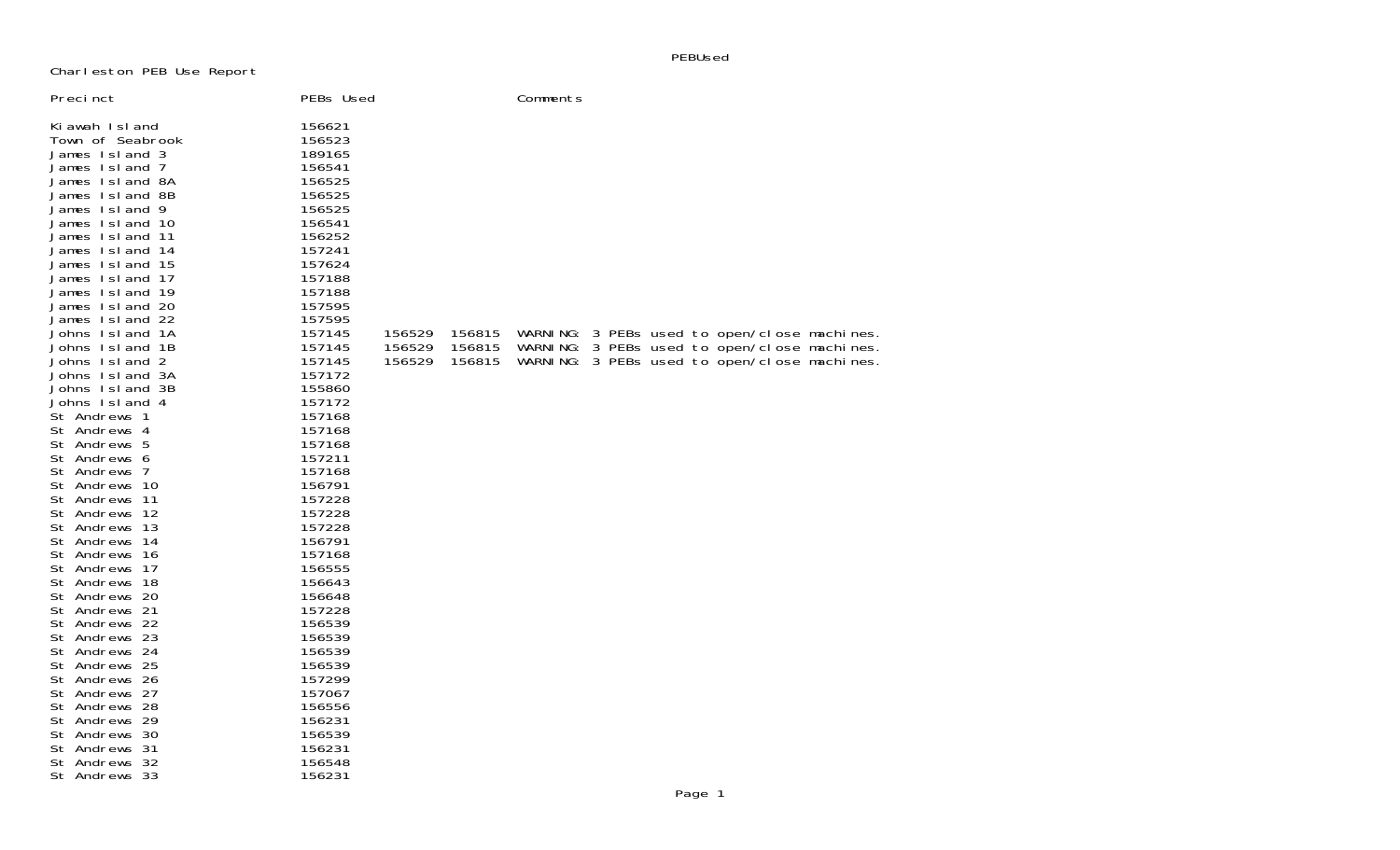PEBUsed

| St Andrews 34   | 178309 |
|-----------------|--------|
| St Andrews 35   | 178309 |
| St Andrews 36   | 178309 |
| St Andrews 37   | 156556 |
| N Charleston 3  | 156804 |
| N Charleston 20 | 156630 |
| Absentee        | 156381 |
| Fai I safe      | 156381 |

55 precincts processed